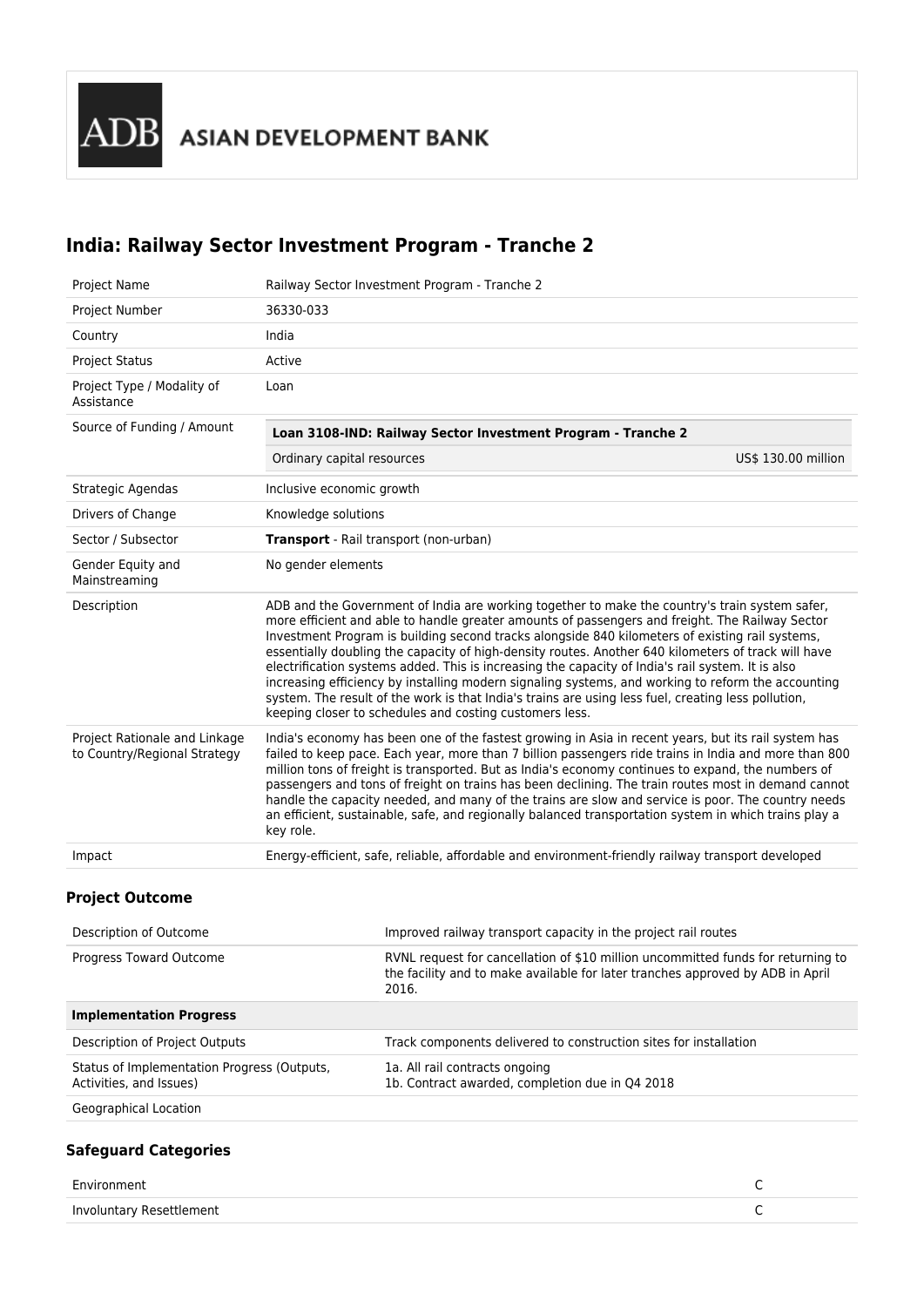# **Summary of Environmental and Social Aspects**

| Environmental<br>Aspects    | The second tranche involves solely the procurement of track components, i.e. rails and thick-web switches that<br>will be installed on railway corridors being upgraded under the RSIP. According to the ADB's Safeguard Policy<br>Statement (2009), the tranche is categorized as C for impacts on the environment, involuntary resettlement,<br>and indigenous peoples. An assessment for impacts on the three components for all subprojects in the railway<br>corridors upgraded under the RSIP has been conducted during processing of Tranche 1 of the MFF; the<br>assessment includes the impacts from installation of the track components procured under Tranche 2.<br>There are no environmentally sensitive features in the proposed investment. Hence, Tranche 1 has been<br>categorized as B in accordance with ADB's SPS. Accordingly, initial environmental examinations (IEEs) were<br>prepared for all five subprojects (4 doubling and 1 electrification projects) to assess the potential environment<br>impacts and recommend appropriate mitigation measures. The report for Pune Guntakal electrification and<br>Daund_Gulbarga doubling has been combined. Hence, there are a total of four IEE reports. These reports<br>include an environment management plan (EMP) and an environment monitoring plan (EMOP). An<br>environmental assessment and review framework (EARF) has been prepared to guide the implementation of<br>environment safeguard requirements for the investment program and subsequent tranches. If there will be any<br>changes in project design or subprojects that will trigger new environmental issues during implementation, the<br>EARF must be referred to for further actions on environment safeguards.<br>The second tranche involves solely the procurement of rails and switches that will be installed on existing<br>railway corridors. According to the ADB's SPS, the tranche is categorized as C for impacts on environment.<br>The EMP is a plan for mitigating all anticipated environment impacts during project construction and operation.<br>Specific mitigation measures with details on location, time and responsible agency for implementation is given<br>in the EMP. Mitigation measures for implementation during the construction stage is implemented by the<br>contractor and during operation stage by RVNL. Monitoring of the EMP implementation during construction is<br>carried out by RVNL and the PMC with appropriate guidance and advice by the General Consultants (GC).<br>Records on implementation of the mitigation measures on site will be maintained by the contractor in the form<br>of checklists or EMP tables on a weekly basis. Based on these checklists and spot checks of at least once a<br>month by the PMC and RVNL, monitoring reports will be compiled on a quarterly basis. These quarterly<br>monitoring reports will further be compiled into an annual monitoring report to be submitted to ADB for<br>disclosure on the ADB website. If there are any changes in the design or alignment, the EMP of the respective<br>sub-project will be updated to account for any additional or new environmental impacts.<br>All required clearances and permits such as forestry clearance and permit from the State Pollution Control<br>Board (SPCB) for operation of hot mix plants must be obtained by the contractor before the implementation of<br>the respective construction activity.<br>All grievances and concerns, particularly related to the implementation of the RP, IPP, and EMP, will be<br>acknowledged, responded, evaluated, and corrective actions taken immediately. All grievances shall be<br>received, assessed, and resolved by the jurisdictional PIU within 30 days of receipt. In case the PIU is unable to<br>resolve the issue, the matter will be forwarded to the social and environment unit at RNVL Headquarters for<br>corrective action. All grievances will be recorded, decisions documented, and made accessible to the public.<br>The outcome of the redress shall form part of the quarterly report to ADB. |
|-----------------------------|-------------------------------------------------------------------------------------------------------------------------------------------------------------------------------------------------------------------------------------------------------------------------------------------------------------------------------------------------------------------------------------------------------------------------------------------------------------------------------------------------------------------------------------------------------------------------------------------------------------------------------------------------------------------------------------------------------------------------------------------------------------------------------------------------------------------------------------------------------------------------------------------------------------------------------------------------------------------------------------------------------------------------------------------------------------------------------------------------------------------------------------------------------------------------------------------------------------------------------------------------------------------------------------------------------------------------------------------------------------------------------------------------------------------------------------------------------------------------------------------------------------------------------------------------------------------------------------------------------------------------------------------------------------------------------------------------------------------------------------------------------------------------------------------------------------------------------------------------------------------------------------------------------------------------------------------------------------------------------------------------------------------------------------------------------------------------------------------------------------------------------------------------------------------------------------------------------------------------------------------------------------------------------------------------------------------------------------------------------------------------------------------------------------------------------------------------------------------------------------------------------------------------------------------------------------------------------------------------------------------------------------------------------------------------------------------------------------------------------------------------------------------------------------------------------------------------------------------------------------------------------------------------------------------------------------------------------------------------------------------------------------------------------------------------------------------------------------------------------------------------------------------------------------------------------------------------------------------------------------------------------------------------------------------------------------------------------------------------------------------------------------------------------------------------------------------------------------------------------------------------------------------------------------------------------------------------------------------------------------------------------------------------------------------------------------------------------------------------------------------------------------------------------------------------------------------------------------------------------------------------------------------------------------------------------------------------------------------------------------------------------------------------------------------------------------------------------------------------------------------------------------------------------------------|
| Involuntary<br>Resettlement | Under the first tranche, six resettlement plans (RPs) were prepared in accordance with ADB's Safeguard Policy<br>Statement (2009) (SPS), Land Acquisition Act, 1894 (amended in 1984), and National Rehabilitation and<br>Resettlement Policy (NRRP-2007). According to the project census, 3,945 persons will be affected by the project<br>out of which 76 households are physically displaced and 344 households will be economically displaced. The<br>total resettlement budget for the project is INR 135,033,578. The first tranche is categorized as A in<br>accordance to ADB SPS.<br>All grievances and concerns, particularly related to the implementation of the RP, IPP, and EMP, will be<br>acknowledged, responded, evaluated, and corrective actions taken immediately. All grievances shall be<br>received, assessed, and resolved by the jurisdictional PIU within 30 days of receipt. In case the PIU is unable to<br>resolve the issue, the matter will be forwarded to the social and environment unit at RNVL Headquarters for<br>corrective action. All grievances will be recorded, decisions documented, and made accessible to the public.<br>The outcome of the redress shall form part of the quarterly report to ADB.                                                                                                                                                                                                                                                                                                                                                                                                                                                                                                                                                                                                                                                                                                                                                                                                                                                                                                                                                                                                                                                                                                                                                                                                                                                                                                                                                                                                                                                                                                                                                                                                                                                                                                                                                                                                                                                                                                                                                                                                                                                                                                                                                                                                                                                                                                                                                                                                                                                                                                                                                                                                                                                                                                                                                                                                                                                                                                               |
| Indigenous Peoples          | The second tranche involves solely the procurement of track components, i.e. rails and thick-web switches that<br>will be installed on railway corridors being upgraded under the RSIP. According to the ADB's Safeguard Policy<br>Statement (2009), the tranche is categorized as _C_ for impacts on the environment, involuntary resettlement,<br>and indigenous peoples. An assessment for impacts on the three components for all subprojects in the railway<br>corridors upgraded under the RSIP has been conducted during processing of Tranche 1 of the MFF; the<br>assessment includes the impacts from installation of the track components procured under Tranche 2.<br>In case of any adverse impacts on indigenous people identified during planning, design or implementation of<br>the subproject, the MOR and RVNL will ensure that the indigenous peoples plan (IPP) is prepared in accordance<br>with the indigenous peoples planning framework (IPPF) and the ADB's SPS and the same is further approved by<br>ADB before award of related civil works contract and implemented before commencement of the relevant<br>section of the civil works contract as applicable. Any update of IPP during implementation shall follow<br>requirements similar to the RPs as described for involuntary resettlement.<br>All grievances and concerns, particularly related to the implementation of the RP, IPP, and EMP, will be<br>acknowledged, responded, evaluated, and corrective actions taken immediately. All grievances shall be<br>received, assessed, and resolved by the jurisdictional PIU within 30 days of receipt. In case the PIU is unable to<br>resolve the issue, the matter will be forwarded to the social and environment unit at RNVL Headquarters for<br>corrective action. All grievances will be recorded, decisions documented, and made accessible to the public.<br>The outcome of the redress shall form part of the quarterly report to ADB.                                                                                                                                                                                                                                                                                                                                                                                                                                                                                                                                                                                                                                                                                                                                                                                                                                                                                                                                                                                                                                                                                                                                                                                                                                                                                                                                                                                                                                                                                                                                                                                                                                                                                                                                                                                                                                                                                                                                                                                                                                                                                                                                                                            |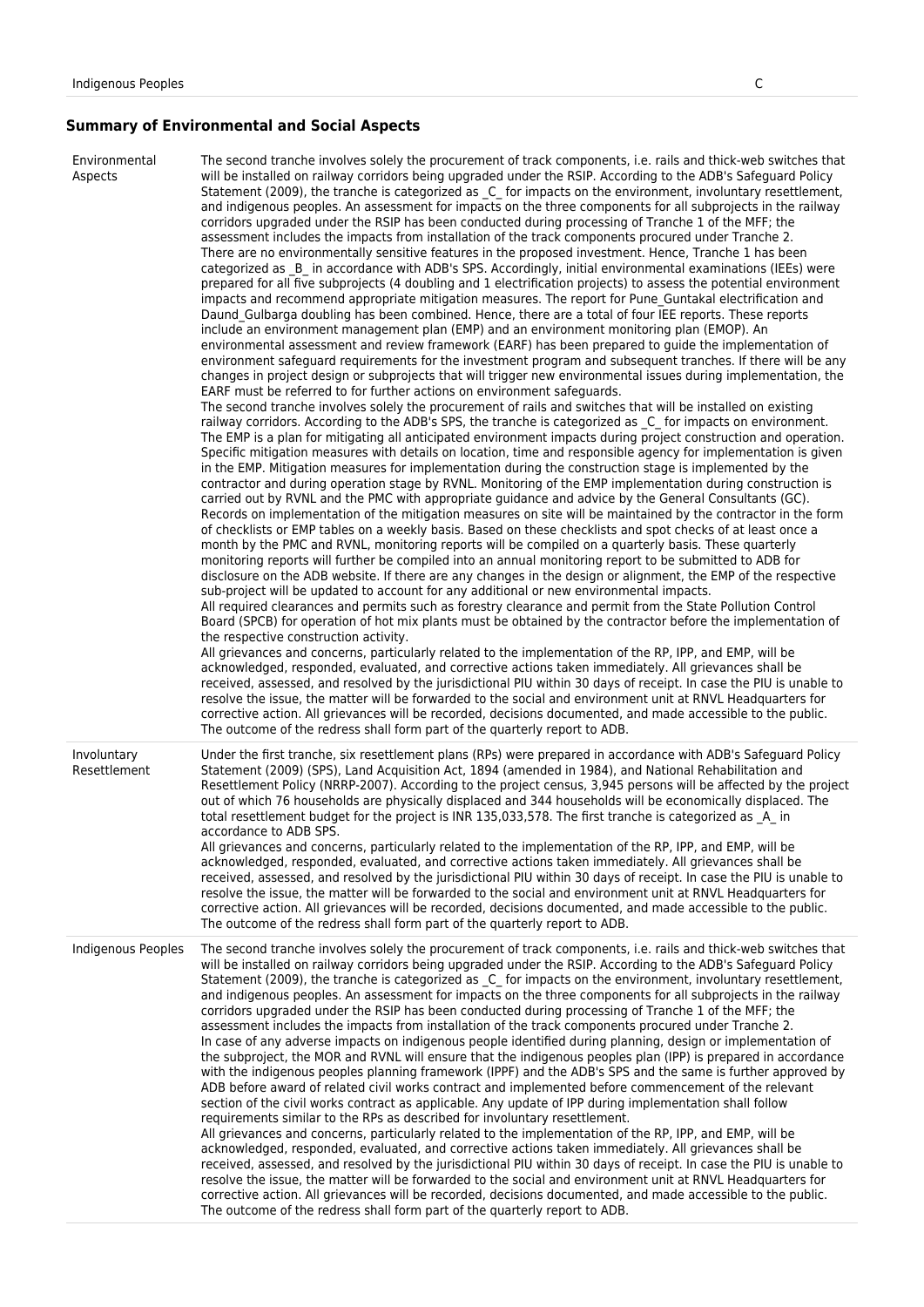### **Stakeholder Communication, Participation, and Consultation**

| During Project<br>Design         | In the course of the social assessment, a series of participatory consultations were held with stakeholders and<br>beneficiaries in various socioeconomic groups in the subproject areas, with 125 focus group discussions held at<br>various locations. Groups of men, women, and indigenous people residing in the subproject areas were selected<br>at random. Key stakeholder interviews were conducted with gram panchayat sarpanch (village or small-town<br>head), anganwadi workers (those working at centers offering care for children and mothers), midwives,<br>schoolteachers, farmers, traders, business people, and health workers. A total of 91 focus group discussions<br>exclusively for women were also held. Informants articulated the perceived benefits from the investment<br>program. They were positive about the need for the investment program, especially in terms of improved<br>accessibility for villagers, and better amenities reaching households in the project districts. |
|----------------------------------|------------------------------------------------------------------------------------------------------------------------------------------------------------------------------------------------------------------------------------------------------------------------------------------------------------------------------------------------------------------------------------------------------------------------------------------------------------------------------------------------------------------------------------------------------------------------------------------------------------------------------------------------------------------------------------------------------------------------------------------------------------------------------------------------------------------------------------------------------------------------------------------------------------------------------------------------------------------------------------------------------------------|
| During Project<br>Implementation | The MOR will organize further consultations with the stakeholders and beneficiaries within the subproject area<br>to apprise them of economic development in the five states. The perceptions and priorities of the people will be<br>taken into consideration when finalizing the subproject designs and preparing mitigation measures.                                                                                                                                                                                                                                                                                                                                                                                                                                                                                                                                                                                                                                                                         |

### **Business Opportunities**

| Consulting<br>Services | A firm of international consultants in association with national consultants supports the IA to implement the project<br>by (i) preparing the monthly and quarterly reports as required for management of the project and reporting to ADB;<br>(ii) monitoring the implementation of safeguards in accordance with ADB's Safeguard Policy Statement; (iii)<br>scheduling the project implementation and establishing project schedules with milestones and critical path analysis<br>based on international best practice; (iv) advise the IA on any potential issues and coordinate within the project or<br>third parties as necessary; (v) provide proper monitoring of the funds available, fund flows within the project,<br>disbursements of funds from the loan account, projections of future financial needs; and (vi) prepare the reports and<br>documentation needed for the IA to submit the subsequent PFRs to ADB to secure funding of later tranches of the<br>project.<br>About 78 person-months of international consultants and 390 person-months of national consultants is required for<br>this. The consulting firm has been engaged under Tranche 1 using the quality- and cost-based selection (QCBS)<br>method (full technical proposal) with a quality:cost ratio of 80:20. The consulting firm will be partially funded from<br>Tranche 2. RVNL will engage the project management consultants (PMC) by its own financing. PMC will support the IA<br>for construction supervision as the Engineer.                                                                                                                                                                                                                                                                                                                                                                                                                                                                                                                                                                                                                                                                                                                                                                                                                                                                                                                                                                                                                                                                                                                                                                                                                                                                                                                                                                                                                                                                                                                                                                                                                             |
|------------------------|-----------------------------------------------------------------------------------------------------------------------------------------------------------------------------------------------------------------------------------------------------------------------------------------------------------------------------------------------------------------------------------------------------------------------------------------------------------------------------------------------------------------------------------------------------------------------------------------------------------------------------------------------------------------------------------------------------------------------------------------------------------------------------------------------------------------------------------------------------------------------------------------------------------------------------------------------------------------------------------------------------------------------------------------------------------------------------------------------------------------------------------------------------------------------------------------------------------------------------------------------------------------------------------------------------------------------------------------------------------------------------------------------------------------------------------------------------------------------------------------------------------------------------------------------------------------------------------------------------------------------------------------------------------------------------------------------------------------------------------------------------------------------------------------------------------------------------------------------------------------------------------------------------------------------------------------------------------------------------------------------------------------------------------------------------------------------------------------------------------------------------------------------------------------------------------------------------------------------------------------------------------------------------------------------------------------------------------------------------------------------------------------------------------------------------------------------------------------------------------------------------------------------------------------------------------------------------------------------------------------------------------------------------------------------------------------------------------------------------------------------------------------------------------------------------------------------------------------------------------------------------------------------------------------------------------------------------------------------------------------------------------------------------------------------------------------------------------------------------------------------------------------------------------|
| Procurement            | RVNL has adequate capacity and staff assigned to the PIUs to carry out procurement and to implement the project.<br>The project management consultants for the investment subprojects were recruited by RVNL on time for project<br>implementation, and the consultant act as the Engineer in the works contracts. A General Consultant was recruited<br>by RVNL to further support the overall program implementation management and ADB's reporting requirements for<br>the RSIP.<br>RVNL has a chief vigilance officer to handle all grievances including those relating to procurement. The Central<br>Vigilance Commission, through its Chief Technical Examiners Organization, conducts systematic analysis and<br>monitoring for compliance with procurement procedures and rules as well as issues guidance and instructions to<br>prevent any irregularities. The independent safety commissioner will undertake final technical audit before<br>commissioning. Contracts financed by ADB will use procurement process and bidding documents that follow ADB's<br>policies and include a policy statement on avoiding corrupt practices. The government will publish information<br>relating to the investment program including business opportunities, and information on procurement of goods,<br>works, and consulting services on RVNL and MOR websites. RVNL will also make available to ADB on request copies<br>of internal audit reports. ADB's Anticorruption Policy (1998, as amended to date) was explained to and discussed<br>with the government, MOR, and RVNL. The specific policy requirements and supplementary measures are described<br>below.<br>All procurement of goods and works will be undertaken in accordance with ADB's Procurement Guidelines.<br>MOR and ADB have discussed procurement packages and procedures and understood that the proposed MFF does<br>not involve national competitive bidding (NCB). The procurement plan should be updated whenever change in the<br>procurement arrangements is required and agreed.<br>An updated 18-month procurement plan indicating threshold and review procedures, goods, works, and consulting<br>service contract packages is in Section C of the FAM (Procurement Plan).<br>Procurement activities will be the responsibility of the RVNL Director, who will be supported by the staff and<br>consultants. ADB will closely monitor all major project implementation activities. Under Tranche 2, contracts for<br>goods will comprise 3 international competitive bidding (ICB) packages; amongst those, bidding for 2 contracts is<br>completed. Contract packages for equipment under efficiency enhancement and CDM components will be based on<br>required technical features and timing of procurement. Packages will be identified during implementation by<br>consultants engaged under technical assistance for CDM and engaged for accounting reform, and by the general<br>consultant. All contracts for civil works and goods will be procured in accordance with ADB's Procurement Guidelines.<br>ADB's standard bidding documents will be used. |

## **Responsible Staff**

| Responsible ADB Officer    | Roesner, Markus                             |
|----------------------------|---------------------------------------------|
| Responsible ADB Department | South Asia Department                       |
| Responsible ADB Division   | Transport and Communications Division, SARD |